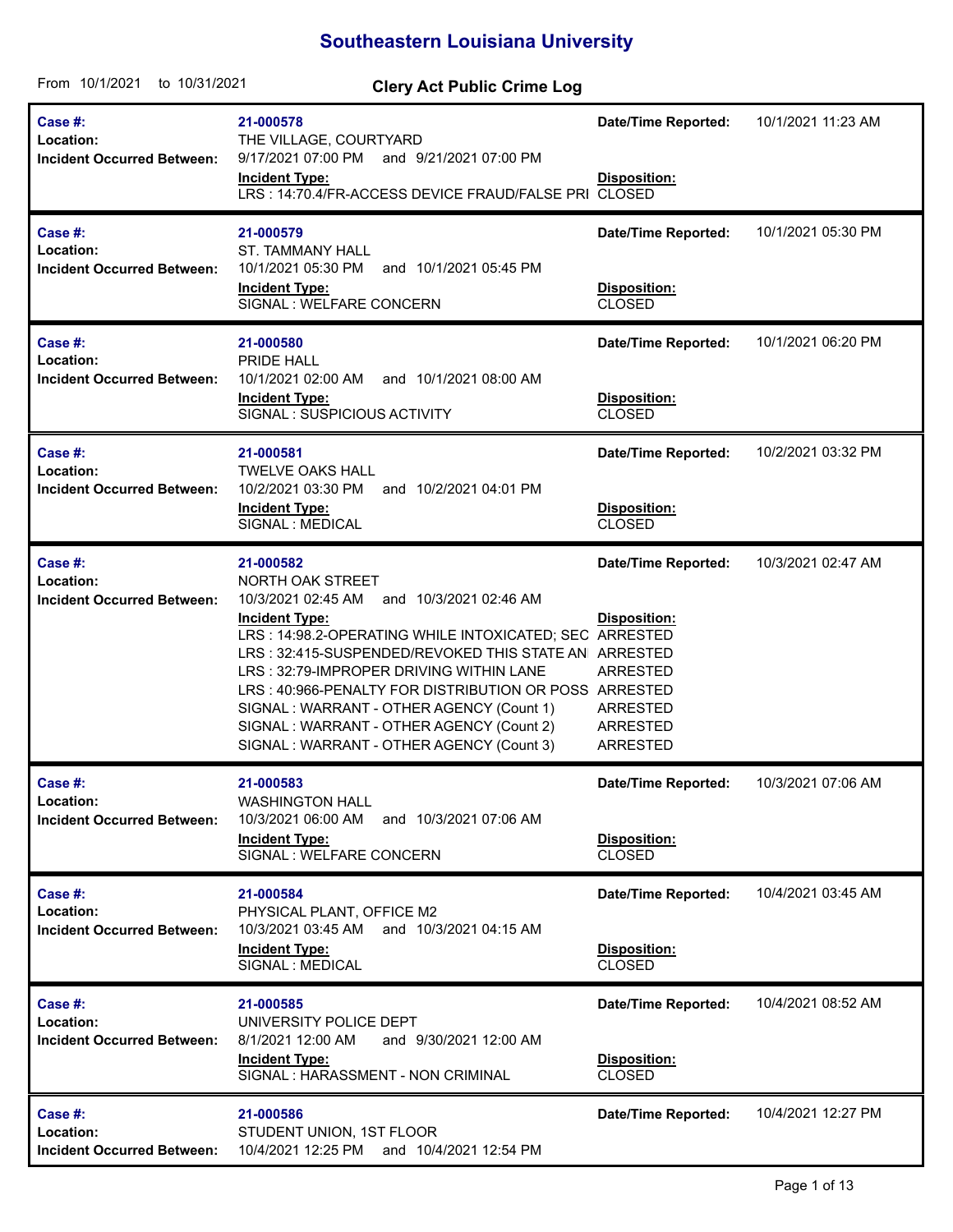|                                                           | <b>Incident Type:</b><br>SIGNAL : MEDICAL                                                                      | Disposition:<br><b>CLOSED</b>              |                    |
|-----------------------------------------------------------|----------------------------------------------------------------------------------------------------------------|--------------------------------------------|--------------------|
| Case #:<br>Location:<br><b>Incident Occurred Between:</b> | 21-000587<br><b>SGA DRIVE</b><br>and 10/5/2021 08:32 AM<br>10/5/2021 08:15 AM<br><b>Incident Type:</b>         | <b>Date/Time Reported:</b><br>Disposition: | 10/5/2021 08:32 AM |
|                                                           | SIGNAL: SUSPICIOUS ACTIVITY                                                                                    | <b>CLOSED</b>                              |                    |
| Case #:<br>Location:<br><b>Incident Occurred Between:</b> | 21-000588<br>PRIDE HALL, PARKING LOT<br>10/4/2021 06:00 PM<br>and 10/5/2021 09:08 AM                           | <b>Date/Time Reported:</b>                 | 10/5/2021 09:08 AM |
|                                                           | <b>Incident Type:</b><br>LRS: 14:59/A1-CRIMINAL MISCHIEF<br>(Count 1)                                          | Disposition:<br><b>OSAA</b>                |                    |
|                                                           | LRS: 14:59/A1-CRIMINAL MISCHIEF<br>(Count 2)<br>(Count 3)<br>LRS: 14:59/A1-CRIMINAL MISCHIEF                   | <b>OSAA</b><br><b>OSAA</b>                 |                    |
|                                                           | LRS: 14:59/A1-CRIMINAL MISCHIEF<br>(Count 4)                                                                   | <b>OSAA</b>                                |                    |
|                                                           | (Count 5)<br>LRS: 14:59/A1-CRIMINAL MISCHIEF                                                                   | <b>OSAA</b>                                |                    |
| Case #:<br>Location:                                      | 21-000589<br><b>MCGEHEE HALL</b>                                                                               | <b>Date/Time Reported:</b>                 | 10/5/2021 11:32 AM |
| <b>Incident Occurred Between:</b>                         | 10/5/2021 11:30 AM<br>and 10/5/2021 11:58 AM<br><b>Incident Type:</b>                                          | Disposition:                               |                    |
|                                                           | SIGNAL : MEDICAL                                                                                               | <b>CLOSED</b>                              |                    |
| Case #:<br>Location:                                      | 21-000590<br>THE VILLAGE, PARKING AREA                                                                         | <b>Date/Time Reported:</b>                 | 10/5/2021 06:26 PM |
| <b>Incident Occurred Between:</b>                         | 10/5/2021 06:26 PM<br>and 10/5/2021 06:26 PM<br><b>Incident Type:</b><br>SIGNAL: AUTO CRASH - PRIVATE PROPERTY | Disposition:<br><b>CLOSED</b>              |                    |
| Case #:                                                   | 21-000591                                                                                                      | <b>Date/Time Reported:</b>                 | 10/5/2021 09:54 PM |
| Location:<br><b>Incident Occurred Between:</b>            | <b>STUDENT UNION</b><br>10/5/2021 04:10 PM<br>and 10/5/2021 04:20 PM                                           |                                            |                    |
|                                                           | <b>Incident Type:</b><br>SIGNAL : INFORMATIONAL: COMPLAINT                                                     | Disposition:<br><b>CLOSED</b>              |                    |
| <b>Case #:</b><br>Location:                               | 21-000592<br>LA HIGHWAY 3234/UNIVERSITY AVENUE                                                                 | <b>Date/Time Reported:</b>                 | 10/6/2021 07:53 AM |
| <b>Incident Occurred Between:</b>                         | 10/6/2021 07:51 AM<br>and 10/6/2021 07:52 AM                                                                   |                                            |                    |
|                                                           | <b>Incident Type:</b><br>SIGNAL: AUTO CRASH                                                                    | Disposition:<br><b>CLOSED</b>              |                    |
| Case #:<br>Location:                                      | 21-000593<br>NORTH OAK STREET                                                                                  | <b>Date/Time Reported:</b>                 | 10/6/2021 01:09 PM |
| <b>Incident Occurred Between:</b>                         | 10/6/2021 01:09 PM<br>and 10/6/2021 05:30 PM<br><b>Incident Type:</b>                                          | <b>Disposition:</b>                        |                    |
|                                                           | SIGNAL: AUTO CRASH                                                                                             | <b>CLOSED</b>                              |                    |
| Case #:<br>Location:                                      | 21-000594<br>NORTH UNIVERSITY CENTER, PARKING LOT                                                              | <b>Date/Time Reported:</b>                 | 10/6/2021 03:12 PM |
| <b>Incident Occurred Between:</b>                         | 10/6/2021 09:05 AM<br>and 10/6/2021 02:40 PM                                                                   |                                            |                    |
|                                                           | <b>Incident Type:</b><br>SIGNAL : ACCIDENTAL DAMAGE                                                            | Disposition:<br><b>CLOSED</b>              |                    |
| Case #:<br>Location:                                      | 21-000595<br>POTTLE HALL                                                                                       | <b>Date/Time Reported:</b>                 | 10/6/2021 03:40 PM |
| <b>Incident Occurred Between:</b>                         | 10/6/2021 03:40 PM<br>and 10/6/2021 04:07 PM                                                                   |                                            |                    |
|                                                           | <b>Incident Type:</b><br>SIGNAL : MEDICAL                                                                      | Disposition:<br><b>CLOSED</b>              |                    |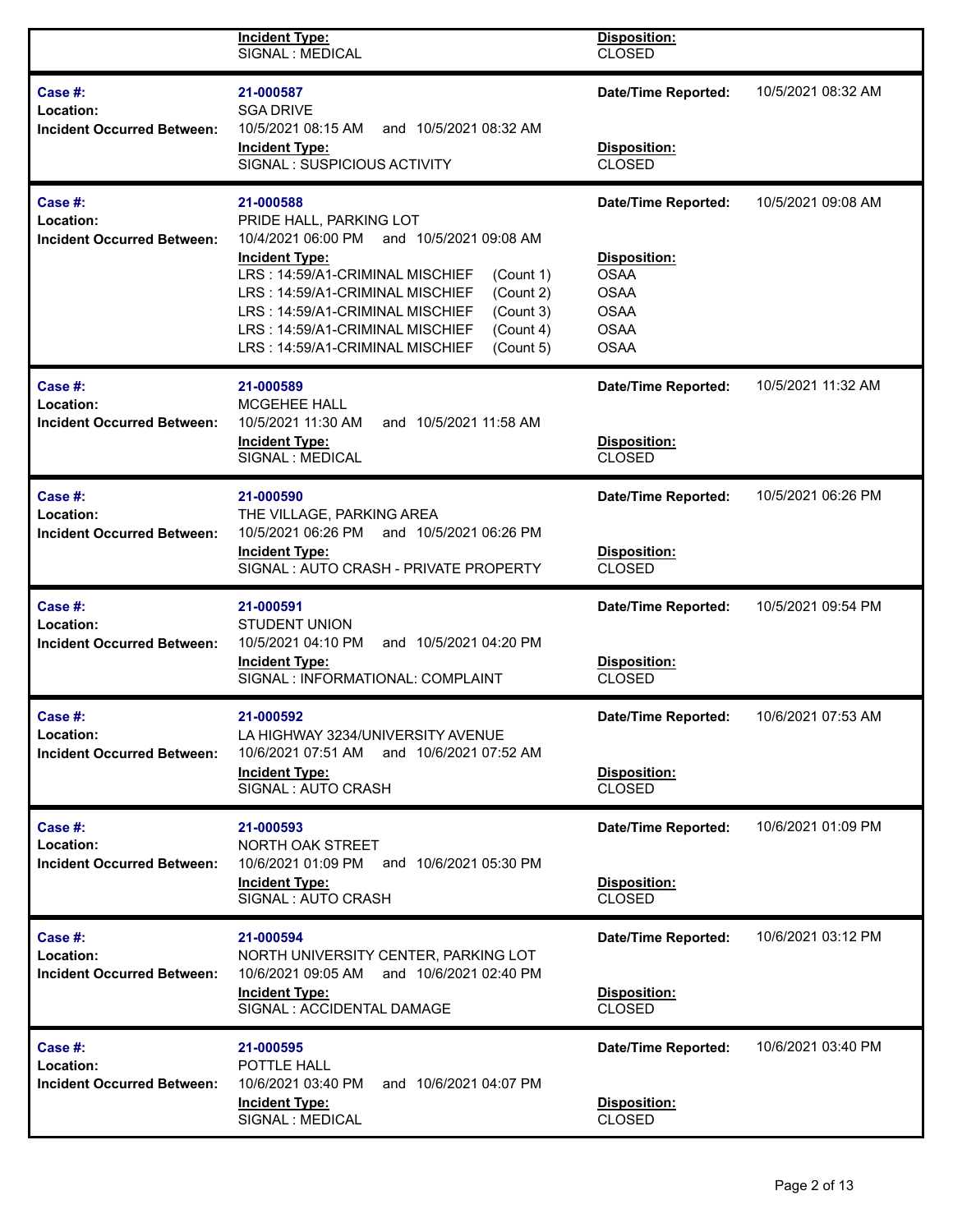| Case #:<br>Location:<br><b>Incident Occurred Between:</b>    | 21-000596<br>STUDENT UNION, 2ND FLOOR<br>10/6/2021 11:00 AM<br>and 10/6/2021 11:30 AM<br><b>Incident Type:</b><br>SIGNAL: SUSPICIOUS ACTIVITY                                           | <b>Date/Time Reported:</b><br>Disposition:<br><b>CLOSED</b>          | 10/6/2021 06:21 PM |
|--------------------------------------------------------------|-----------------------------------------------------------------------------------------------------------------------------------------------------------------------------------------|----------------------------------------------------------------------|--------------------|
| Case #:<br>Location:<br><b>Incident Occurred Between:</b>    | 21-000597<br><b>TANGIPAHOA HALL</b><br>10/6/2021 04:00 PM<br>and 10/7/2021 12:59 AM<br><b>Incident Type:</b><br>SIGNAL: WELFARE CONCERN                                                 | <b>Date/Time Reported:</b><br>Disposition:<br><b>CLOSED</b>          | 10/7/2021 01:00 AM |
| Case #:<br>Location:<br><b>Incident Occurred Between:</b>    | 21-000598<br><b>HAMMOND HALL</b><br>10/6/2021 09:00 PM<br>and 10/7/2021 04:37 AM<br><b>Incident Type:</b><br>SIGNAL : WELFARE CONCERN                                                   | <b>Date/Time Reported:</b><br>Disposition:<br><b>CLOSED</b>          | 10/7/2021 03:52 AM |
| Case #:<br>Location:<br><b>Incident Occurred Between:</b>    | 21-000599<br><b>ASCENSION HALL</b><br>8/19/2021 09:00 PM<br>and 8/20/2021 09:00 AM<br><b>Incident Type:</b><br>SIGNAL: LOST OR STOLEN                                                   | <b>Date/Time Reported:</b><br>Disposition:<br><b>CLOSED</b>          | 10/7/2021 02:04 PM |
| Case #:<br>Location:<br><b>Incident Occurred Between:</b>    | 21-000600<br>LA HIGHWAY 3234/UNIVERSITY AVENUE<br>10/6/2021 12:00 PM<br>and 10/6/2021 04:00 PM<br><b>Incident Type:</b><br>SIGNAL: LOST OR STOLEN                                       | <b>Date/Time Reported:</b><br>Disposition:<br><b>CLOSED</b>          | 10/7/2021 02:37 PM |
| Case #:<br>Location:<br><b>Incident Occurred Between:</b>    | 21-000601<br><b>HAMMOND HALL</b><br>10/7/2021 02:59 PM<br>and 10/7/2021 03:30 PM<br><b>Incident Type:</b><br>SIGNAL : WELFARE CONCERN                                                   | <b>Date/Time Reported:</b><br>Disposition:<br><b>CLOSED</b>          | 10/7/2021 02:59 PM |
| Case #:<br>Location:<br><b>Incident Occurred Between:</b>    | 21-000602<br>NORTH GENERAL PERSHING STREET<br>10/7/2021 11:40 AM and 10/7/2021 05:10 PM<br><b>Incident Type:</b><br>LRS: 14:100-HIT AND RUN                                             | <b>Date/Time Reported:</b><br>Disposition:<br><b>CLOSED - ARREST</b> | 10/7/2021 05:30 PM |
| Case $#$ :<br>Location:<br><b>Incident Occurred Between:</b> | 21-000603<br><b>HAMMOND HALL</b><br>10/7/2021 09:45 PM<br>and 10/7/2021 09:49 PM<br><b>Incident Type:</b><br>LRS: 14:103/A3-DISTURBING THE PEACE / DRUNKEI ARRESTED<br>SIGNAL : MEDICAL | <b>Date/Time Reported:</b><br><b>Disposition:</b><br><b>CLOSED</b>   | 10/7/2021 09:50 PM |
| Case #:<br>Location:<br><b>Incident Occurred Between:</b>    | 21-000604<br>TWELVE OAKS HALL<br>10/7/2021 10:10 PM and 10/8/2021 10:11 PM<br><b>Incident Type:</b><br>LRS: 14:106-OBSCENITY                                                            | <b>Date/Time Reported:</b><br><b>Disposition:</b><br>CLOSED - ARREST | 10/7/2021 10:12 PM |
| Case #:<br>Location:<br><b>Incident Occurred Between:</b>    | 21-000605<br>NORTHWEST RAILROAD AVENUE<br>Unknown<br>and Unknown<br><b>Incident Type:</b><br>SIGNAL : GENERATED IN ERROR                                                                | <b>Date/Time Reported:</b><br>Disposition:<br><b>CLOSED</b>          | 10/8/2021 01:59 AM |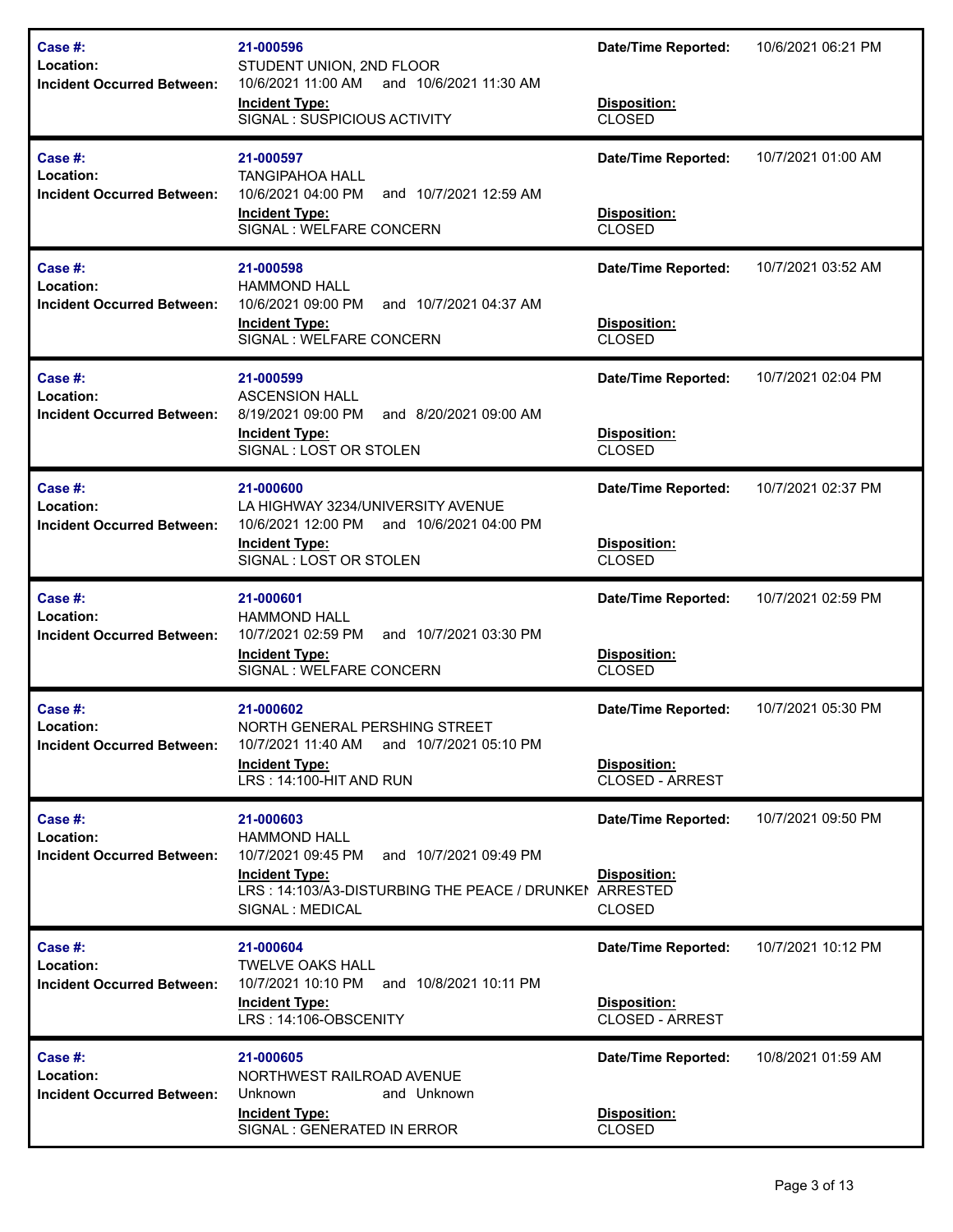| Case #:<br>Location:<br><b>Incident Occurred Between:</b><br>Case $#$ :<br>Location: | 21-000606<br>NORTH OAK STREET<br>10/8/2021 02:58 AM and 10/8/2021 02:59 AM<br><b>Incident Type:</b><br>LRS: 14:98-OPERATING A VEHICLE WHILE INTOXICA<br>LRS: 32:300-UNLAWFUL TO HAVE ALCOHOLIC BEVE ARRESTED<br>LRS: 32:79-IMPROPER DRIVING WITHIN LANE<br>21-000607<br><b>TANGIPAHOA HALL</b> | <b>Date/Time Reported:</b><br>Disposition:<br>ARRESTED<br>ARRESTED<br><b>Date/Time Reported:</b> | 10/8/2021 03:00 AM<br>10/8/2021 09:27 AM |
|--------------------------------------------------------------------------------------|------------------------------------------------------------------------------------------------------------------------------------------------------------------------------------------------------------------------------------------------------------------------------------------------|--------------------------------------------------------------------------------------------------|------------------------------------------|
| <b>Incident Occurred Between:</b>                                                    | 10/8/2021 09:27 AM<br>and 10/8/2021 09:43 AM<br><b>Incident Type:</b><br>SIGNAL : WELFARE CONCERN                                                                                                                                                                                              | Disposition:<br><b>CLOSED</b>                                                                    |                                          |
| Case #:<br>Location:<br><b>Incident Occurred Between:</b>                            | 21-000608<br><b>ASCENSION HALL</b><br>10/7/2021 10:00 AM<br>and 10/8/2021 03:00 AM<br><b>Incident Type:</b><br>LRS: 14:67-THEFT<br>LRS: CCRP 211.1-PERSONS WITH OUTSTANDING W. CLOSED - ARREST                                                                                                 | <b>Date/Time Reported:</b><br>Disposition:<br><b>CLOSED</b>                                      | 10/8/2021 02:59 PM                       |
| Case #:<br>Location:<br><b>Incident Occurred Between:</b>                            | 21-000609<br><b>LOUISIANA HALL</b><br>10/10/2021 10:43 PM and 10/10/2021 10:43 PM<br><b>Incident Type:</b><br>SIGNAL : WELFARE CONCERN                                                                                                                                                         | <b>Date/Time Reported:</b><br>Disposition:<br><b>CLOSED</b>                                      | 10/10/2021 10:43 PM                      |
| Case #:<br>Location:<br><b>Incident Occurred Between:</b>                            | 21-000610<br><b>SGA DRIVE</b><br>and 10/9/2021 04:20 PM<br>10/9/2021 04:00 AM<br><b>Incident Type:</b><br>LRS: 14:62/Z-SIMPLE BURGLARY                                                                                                                                                         | <b>Date/Time Reported:</b><br>Disposition:<br><b>CLOSED</b>                                      | 10/10/2021 11:57 PM                      |
| Case #:<br>Location:<br><b>Incident Occurred Between:</b>                            | 21-000611<br>PHYSICAL PLANT, OFFICE M2<br>8/30/2021 06:00 AM and 8/31/2021 12:00 PM<br><b>Incident Type:</b><br>SIGNAL : LOST OR STOLEN                                                                                                                                                        | <b>Date/Time Reported:</b><br>Disposition:<br>PENDING INVESTIGATION                              | 10/11/2021 03:31 PM                      |
| Case $#$ :<br>Location:<br><b>Incident Occurred Between:</b>                         | 21-000612<br>UNION AVENUE AT TWELVE OAKS, PARKING LOT<br>10/11/2021 10:25 PM and 10/11/2021 10:26 PM<br><b>Incident Type:</b><br>LRS: 40:966-PENALTY FOR DISTRIBUTION OR POSS OSAA                                                                                                             | <b>Date/Time Reported:</b><br>Disposition:                                                       | 10/11/2021 10:27 PM                      |
| Case #:<br>Location:<br><b>Incident Occurred Between:</b>                            | 21-000613<br>THE VILLAGE G<br>10/11/2021 10:30 PM and 10/11/2021 10:32 PM<br><b>Incident Type:</b><br>SIGNAL : WELFARE CONCERN                                                                                                                                                                 | <b>Date/Time Reported:</b><br>Disposition:<br><b>OSAA</b>                                        | 10/11/2021 10:33 PM                      |
| Case #:<br>Location:<br><b>Incident Occurred Between:</b>                            | 21-000614<br>LA HIGHWAY 3234/UNIVERSITY AVENUE<br>10/12/2021 03:29 AM and 10/12/2021 03:30 AM<br><b>Incident Type:</b><br>SIGNAL: ASSIST ANOTHER AGENCY                                                                                                                                        | <b>Date/Time Reported:</b><br>Disposition:<br><b>CLOSED</b>                                      | 10/12/2021 03:31 AM                      |
| Case #:<br>Location:<br><b>Incident Occurred Between:</b>                            | 21-000616<br><b>ST. TAMMANY HALL</b><br>and 9/15/2021 04:00 PM<br>8/26/2021 03:00 PM<br><b>Incident Type:</b>                                                                                                                                                                                  | <b>Date/Time Reported:</b><br>Disposition:                                                       | 10/12/2021 09:53 AM                      |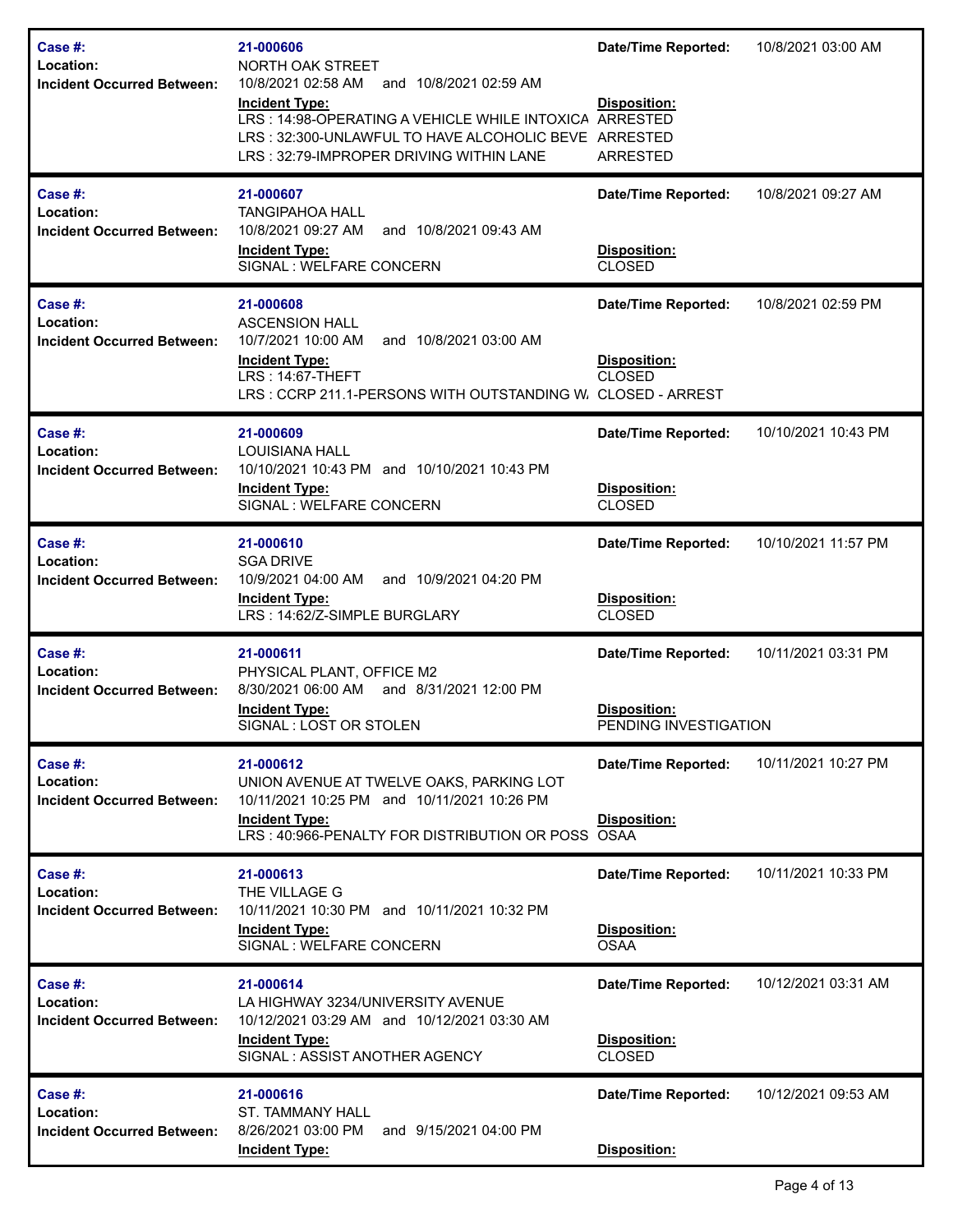|                                                              | LRS: 14:67-THEFT                                                                                                                                      | <b>CLOSED</b>                                               |                     |
|--------------------------------------------------------------|-------------------------------------------------------------------------------------------------------------------------------------------------------|-------------------------------------------------------------|---------------------|
| Case $#$ :<br>Location:<br><b>Incident Occurred Between:</b> | 21-000615<br><b>NED MCGEHEE DRIVE</b><br>10/12/2021 09:20 AM and 10/12/2021 09:25 AM<br><b>Incident Type:</b><br>LRS: 14:100-HIT AND RUN              | <b>Date/Time Reported:</b><br>Disposition:<br><b>CLOSED</b> | 10/12/2021 09:58 AM |
| Case $#$ :<br>Location:<br><b>Incident Occurred Between:</b> | 21-000617<br><b>FAYARD HALL</b><br>10/12/2021 10:43 AM and 10/12/2021 11:02 AM<br><b>Incident Type:</b><br>SIGNAL : MEDICAL                           | <b>Date/Time Reported:</b><br>Disposition:<br><b>CLOSED</b> | 10/12/2021 10:43 AM |
| Case #:<br>Location:<br><b>Incident Occurred Between:</b>    | 21-000618<br><b>ST. TAMMANY HALL</b><br>10/12/2021 11:02 AM and 10/12/2021 11:09 AM<br><b>Incident Type:</b><br>SIGNAL : WELFARE CONCERN              | <b>Date/Time Reported:</b><br>Disposition:<br><b>CLOSED</b> | 10/12/2021 11:00 AM |
| Case $#$ :<br>Location:<br><b>Incident Occurred Between:</b> | 21-000619<br><b>CLARK HALL, ANNEX</b><br>10/12/2021 03:05 PM and 10/12/2021 03:05 PM<br><b>Incident Type:</b><br>SIGNAL : MEDICAL                     | <b>Date/Time Reported:</b><br>Disposition:<br><b>CLOSED</b> | 10/12/2021 03:14 PM |
| Case #:<br>Location:<br><b>Incident Occurred Between:</b>    | 21-000620<br>PRIDE HALL, PARKING LOT<br>10/12/2021 08:15 PM and 10/12/2021 08:17 PM<br><b>Incident Type:</b><br>SIGNAL: AUTO CRASH - PRIVATE PROPERTY | <b>Date/Time Reported:</b><br>Disposition:<br><b>CLOSED</b> | 10/12/2021 08:18 PM |
| Case $#$ :<br>Location:<br><b>Incident Occurred Between:</b> | 21-000621<br>PRIDE HALL, PARKING LOT<br>10/12/2021 08:44 PM and 10/12/2021 08:45 PM<br><b>Incident Type:</b><br>SIGNAL: AUTO CRASH - PRIVATE PROPERTY | <b>Date/Time Reported:</b><br>Disposition:<br><b>CLOSED</b> | 10/12/2021 08:46 PM |
| Case #:<br>Location:<br><b>Incident Occurred Between:</b>    | 21-000622<br><b>OFF CAMPUS</b><br>10/13/2021 11:15 AM and 10/13/2021 11:15 AM<br><b>Incident Type:</b><br>SIGNAL : WELFARE CONCERN                    | <b>Date/Time Reported:</b><br>Disposition:<br><b>CLOSED</b> | 10/13/2021 11:15 AM |
| Case #:<br>Location:<br><b>Incident Occurred Between:</b>    | 21-000623<br>NORTH OAK STREET<br>10/13/2021 05:07 PM and 10/13/2021 05:07 PM<br><b>Incident Type:</b><br>SIGNAL: AUTO CRASH                           | <b>Date/Time Reported:</b><br>Disposition:<br><b>CLOSED</b> | 10/13/2021 05:08 PM |
| Case $#$ :<br>Location:<br><b>Incident Occurred Between:</b> | 21-000624<br><b>SOUTH CAMPUS</b><br>10/13/2021 07:00 PM and 10/13/2021 07:20 PM<br><b>Incident Type:</b><br>SIGNAL: SUSPICIOUS ACTIVITY               | <b>Date/Time Reported:</b><br>Disposition:<br><b>CLOSED</b> | 10/13/2021 07:33 PM |
| Case $#$ :<br>Location:<br><b>Incident Occurred Between:</b> | 21-000625<br><b>LOUISIANA HALL</b><br>10/12/2021 02:18 PM and 10/12/2021 02:19 PM<br><b>Incident Type:</b><br>SIGNAL: SUSPICIOUS ACTIVITY             | <b>Date/Time Reported:</b><br>Disposition:<br><b>CLOSED</b> | 10/14/2021 10:26 AM |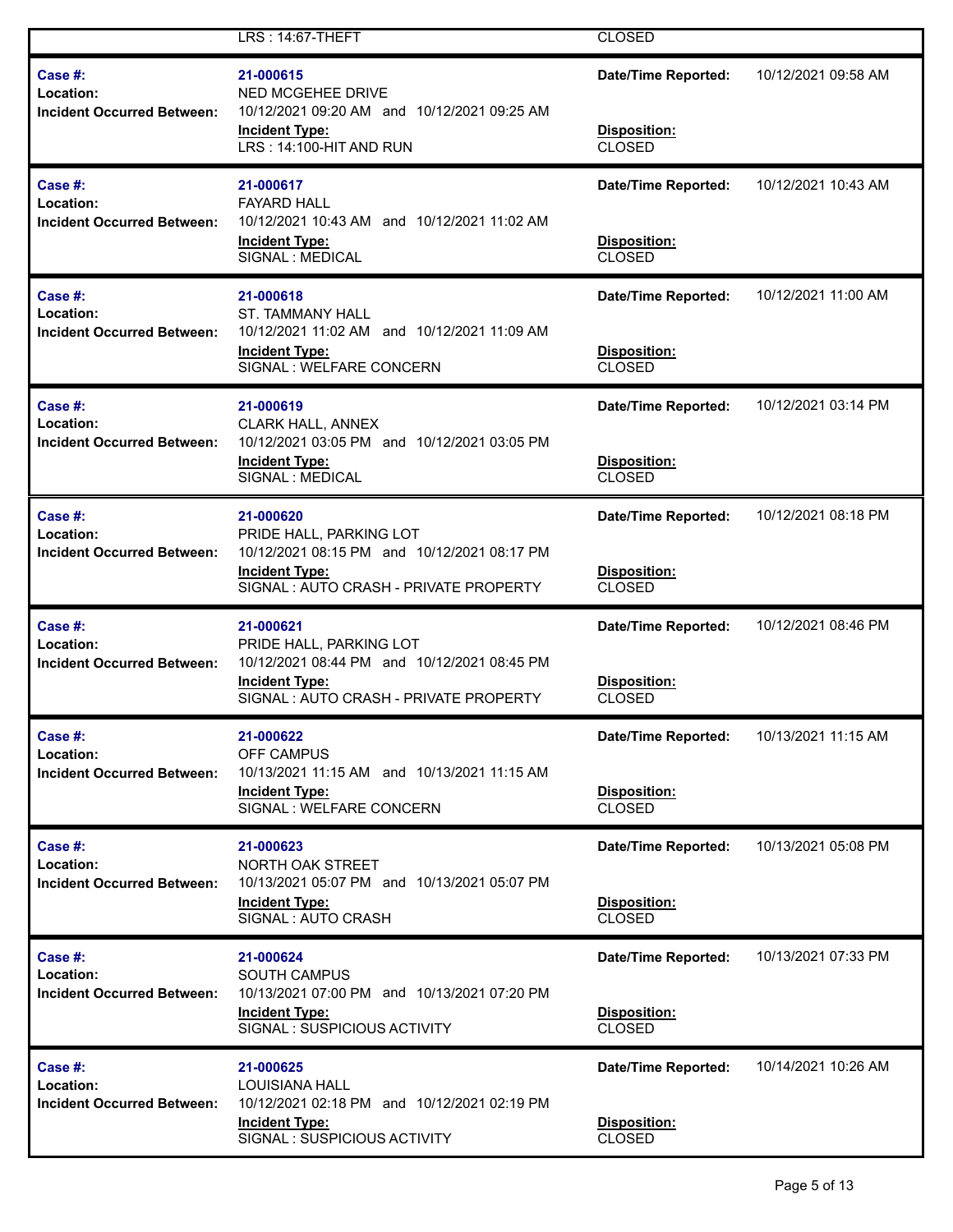| Case #:<br>Location:<br><b>Incident Occurred Between:</b>    | 21-000626<br>KINESIOLOGY AND HEALTH STUDIES<br>10/14/2021 11:10 AM and 10/14/2021 11:35 AM<br><b>Incident Type:</b><br>SIGNAL : MEDICAL                                                                      | <b>Date/Time Reported:</b><br>Disposition:<br><b>CLOSED</b>                                        | 10/14/2021 11:11 AM |
|--------------------------------------------------------------|--------------------------------------------------------------------------------------------------------------------------------------------------------------------------------------------------------------|----------------------------------------------------------------------------------------------------|---------------------|
| Case #:<br>Location:<br><b>Incident Occurred Between:</b>    | 21-000627<br>HAMMOND/TANGIPAHOA HALL, PARKING LOT<br>10/14/2021 10:15 AM and 10/14/2021 10:30 AM<br><b>Incident Type:</b><br>LRS: 14:100-HIT AND RUN                                                         | <b>Date/Time Reported:</b><br>Disposition:<br><b>CLOSED</b>                                        | 10/14/2021 12:29 PM |
| Case $#$ :<br>Location:<br><b>Incident Occurred Between:</b> | 21-000628<br><b>TAYLOR HALL</b><br>10/14/2021 01:44 PM and 10/14/2021 03:01 PM<br><b>Incident Type:</b><br>SIGNAL : INFORMATIONAL: COMPLAINT                                                                 | <b>Date/Time Reported:</b><br>Disposition:<br><b>CLOSED</b>                                        | 10/14/2021 01:44 PM |
| Case #:<br>Location:<br><b>Incident Occurred Between:</b>    | 21-000629<br><b>PRIDE HALL</b><br>10/15/2021 01:53 AM and 10/15/2021 01:53 AM<br><b>Incident Type:</b><br>SIGNAL : MEDICAL                                                                                   | <b>Date/Time Reported:</b><br>Disposition:<br><b>CLOSED</b>                                        | 10/15/2021 01:53 AM |
| Case #:<br>Location:<br><b>Incident Occurred Between:</b>    | 21-000630<br>PARKING GARAGE<br>10/15/2021 03:00 AM and 10/15/2021 03:05 AM<br><b>Incident Type:</b><br>SIGNAL : MEDICAL                                                                                      | <b>Date/Time Reported:</b><br>Disposition:<br><b>CLOSED</b>                                        | 10/15/2021 03:23 AM |
| Case #:<br>Location:<br><b>Incident Occurred Between:</b>    | 21-000642<br><b>TENNIS FACILITY</b><br>10/15/2021 06:16 AM and 10/15/2021 06:16 AM<br><b>Incident Type:</b><br>LRS: 14:56-SIMPLE CRIMINAL DAMAGE TO PROPER CLOSED                                            | <b>Date/Time Reported:</b><br><b>Disposition:</b>                                                  | 10/15/2021 06:16 AM |
| Case #:<br>Location:<br><b>Incident Occurred Between:</b>    | 21-000631<br>PENNINGTON STUDENT ACTIVITY CENTER, MAIN PARKING LOT<br>10/15/2021 11:00 AM and 10/15/2021 12:30 PM<br><b>Incident Type:</b><br>LRS: 14:100-HIT AND RUN                                         | <b>Date/Time Reported:</b><br>Disposition:<br>PENDING INVESTIGATION                                | 10/15/2021 03:24 PM |
| Case $#$ :<br>Location:<br><b>Incident Occurred Between:</b> | 21-000632<br>PENNINGTON STUDENT ACTIVITY CENTER<br>10/16/2021 01:10 PM and 10/16/2021 01:10 PM<br><b>Incident Type:</b><br>SIGNAL : MEDICAL                                                                  | <b>Date/Time Reported:</b><br>Disposition:<br><b>CLOSED</b>                                        | 10/16/2021 01:17 PM |
| Case #:<br>Location:<br><b>Incident Occurred Between:</b>    | 21-000633<br>STRAWBERRY STADIUM, FIELD<br>10/16/2021 05:44 PM and 10/16/2021 05:46 PM<br><b>Incident Type:</b><br>LRS: 14:103/A3-DISTURBING THE PEACE / DRUNKEN ARRESTED<br>LRS: 14:108-RESISTING AN OFFICER | <b>Date/Time Reported:</b><br>Disposition:<br>ARRESTED                                             | 10/16/2021 05:45 PM |
| Case #:<br>Location:<br><b>Incident Occurred Between:</b>    | 21-000634<br><b>TAYLOR HALL</b><br>10/16/2021 02:30 PM and 10/16/2021 03:10 PM<br><b>Incident Type:</b><br>LRS: 14:67-THEFT<br>(Count 1)<br>LRS: 14:67-THEFT<br>(Count 2)                                    | <b>Date/Time Reported:</b><br><b>Disposition:</b><br>CLOSED - ARREST<br>OPEN - PENDING INFORMATION | 10/16/2021 06:51 PM |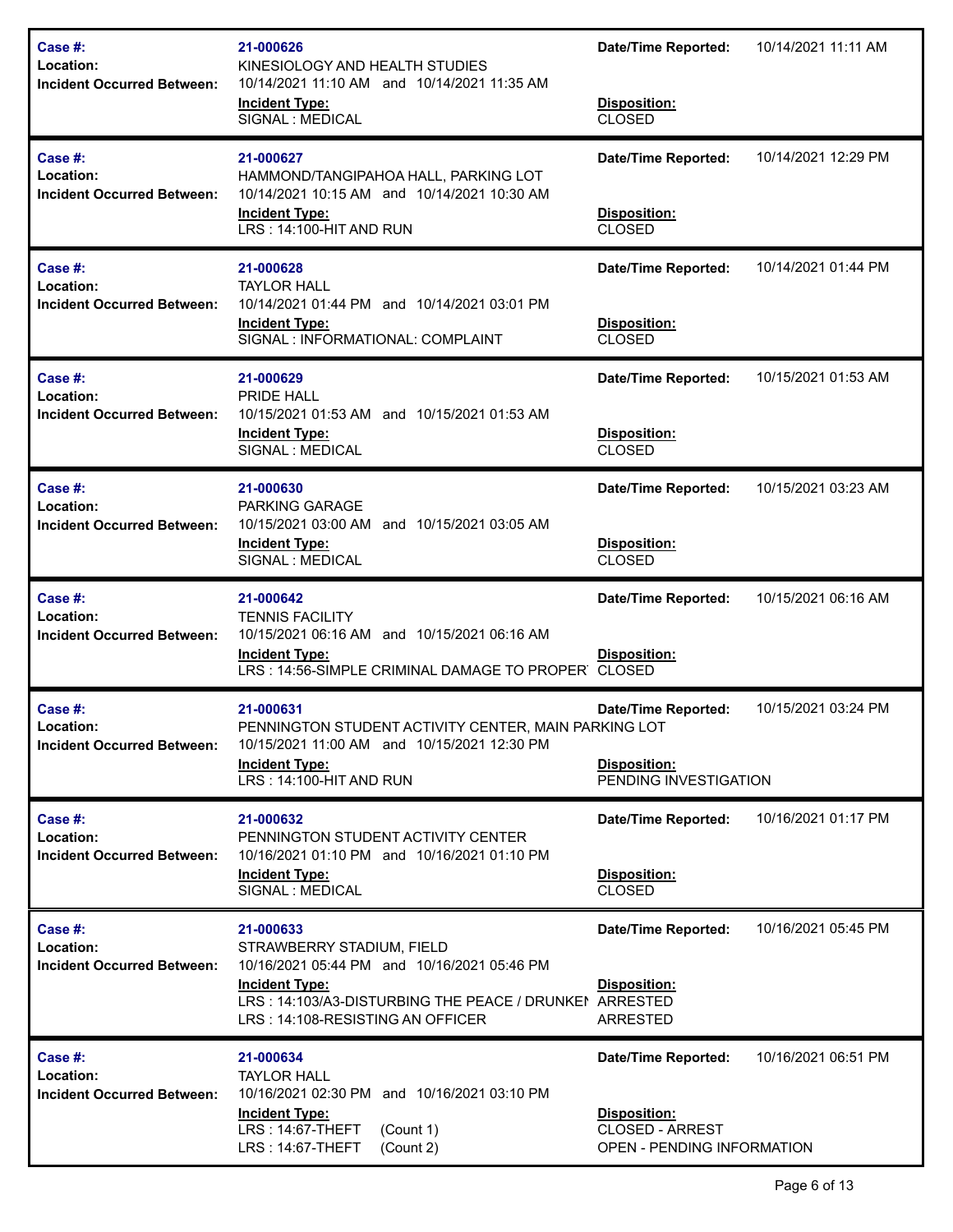|                                                           | LRS: 14:70.4-ACCESS DEVICE FRAUD<br>(Count 1)<br>LRS: 14:70.4-ACCESS DEVICE FRAUD<br>(Count 2)                                                                                                | <b>CLOSED - ARREST</b><br>OPEN - PENDING INFORMATION                             |                     |
|-----------------------------------------------------------|-----------------------------------------------------------------------------------------------------------------------------------------------------------------------------------------------|----------------------------------------------------------------------------------|---------------------|
| Case #:<br>Location:<br><b>Incident Occurred Between:</b> | 21-000635<br>SOUTHEASTERN OAKS, BUILDING 6<br>10/16/2021 08:25 PM and 10/16/2021 08:59 PM<br><b>Incident Type:</b><br>SIGNAL : WELFARE CONCERN                                                | <b>Date/Time Reported:</b><br>Disposition:<br><b>CLOSED</b>                      | 10/16/2021 08:59 PM |
| Case #:<br>Location:<br><b>Incident Occurred Between:</b> | 21-000636<br>NORTH OAK STREET<br>10/17/2021 02:00 AM and 10/17/2021 02:01 AM<br><b>Incident Type:</b><br>LRS: 14:98-OPERATING A VEHICLE WHILE INTOXICA<br>LRS: 32:58-CARELESS OPERATION       | <b>Date/Time Reported:</b><br><b>Disposition:</b><br><b>ARRESTED</b><br>ARRESTED | 10/17/2021 02:02 AM |
| Case #:<br>Location:<br><b>Incident Occurred Between:</b> | 21-000637<br>NORTH OAK STREET<br>10/17/2021 02:26 AM and 10/17/2021 02:52 AM<br><b>Incident Type:</b><br>SIGNAL : WELFARE CONCERN                                                             | <b>Date/Time Reported:</b><br>Disposition:<br><b>CLOSED</b>                      | 10/17/2021 02:29 AM |
| Case #:<br>Location:<br><b>Incident Occurred Between:</b> | 21-000638<br>NORTH OAK STREET<br>10/17/2021 02:40 PM and 10/17/2021 03:01 PM<br><b>Incident Type:</b><br>LRS: 40:1023C-DRUG PARAPHENALIA<br>LRS: 40:966-PENALTY FOR DISTRIBUTION OR POSS OSAA | <b>Date/Time Reported:</b><br>Disposition:<br><b>OSAA</b>                        | 10/17/2021 02:40 PM |
| Case #:<br>Location:<br><b>Incident Occurred Between:</b> | 21-000639<br>NORTH OAK STREET<br>10/17/2021 09:20 PM and 10/17/2021 09:46 PM<br><b>Incident Type:</b><br>LRS: 40:1023C-DRUG PARAPHENALIA<br>LRS: 40:966-PENALTY FOR DISTRIBUTION OR POSS OSAA | <b>Date/Time Reported:</b><br><b>Disposition:</b><br><b>OSAA</b>                 | 10/17/2021 09:47 PM |
| Case #:<br>Location:<br><b>Incident Occurred Between:</b> | 21-000640<br><b>WASHINGTON HALL</b><br>10/15/2021 08:45 PM and 10/17/2021 08:00 AM<br><b>Incident Type:</b><br>LRS: 14:67-THEFT                                                               | <b>Date/Time Reported:</b><br>Disposition:<br><b>CLOSED</b>                      | 10/17/2021 10:24 PM |
| Case #:<br>Location:<br><b>Incident Occurred Between:</b> | 21-000641<br>OFF CAMPUS<br>10/18/2021 12:26 PM and 10/18/2021 12:50 PM<br><b>Incident Type:</b><br>SIGNAL : WELFARE CONCERN                                                                   | <b>Date/Time Reported:</b><br>Disposition:<br><b>CLOSED</b>                      | 10/18/2021 12:20 PM |
| Case #:<br>Location:<br><b>Incident Occurred Between:</b> | 21-000644<br><b>PRIDE HALL</b><br>10/18/2021 08:00 AM and 10/18/2021 08:00 AM<br><b>Incident Type:</b><br>SIGNAL : DISTURBANCE                                                                | <b>Date/Time Reported:</b><br>Disposition:<br><b>CLOSED</b>                      | 10/18/2021 08:43 PM |
| Case #:<br>Location:<br><b>Incident Occurred Between:</b> | 21-000643<br>STUDENT UNION, PLAZA<br>10/18/2021 09:15 PM and 10/18/2021 09:15 PM<br><b>Incident Type:</b><br>SIGNAL : MEDICAL                                                                 | Date/Time Reported:<br>Disposition:<br><b>CLOSED</b>                             | 10/18/2021 09:15 PM |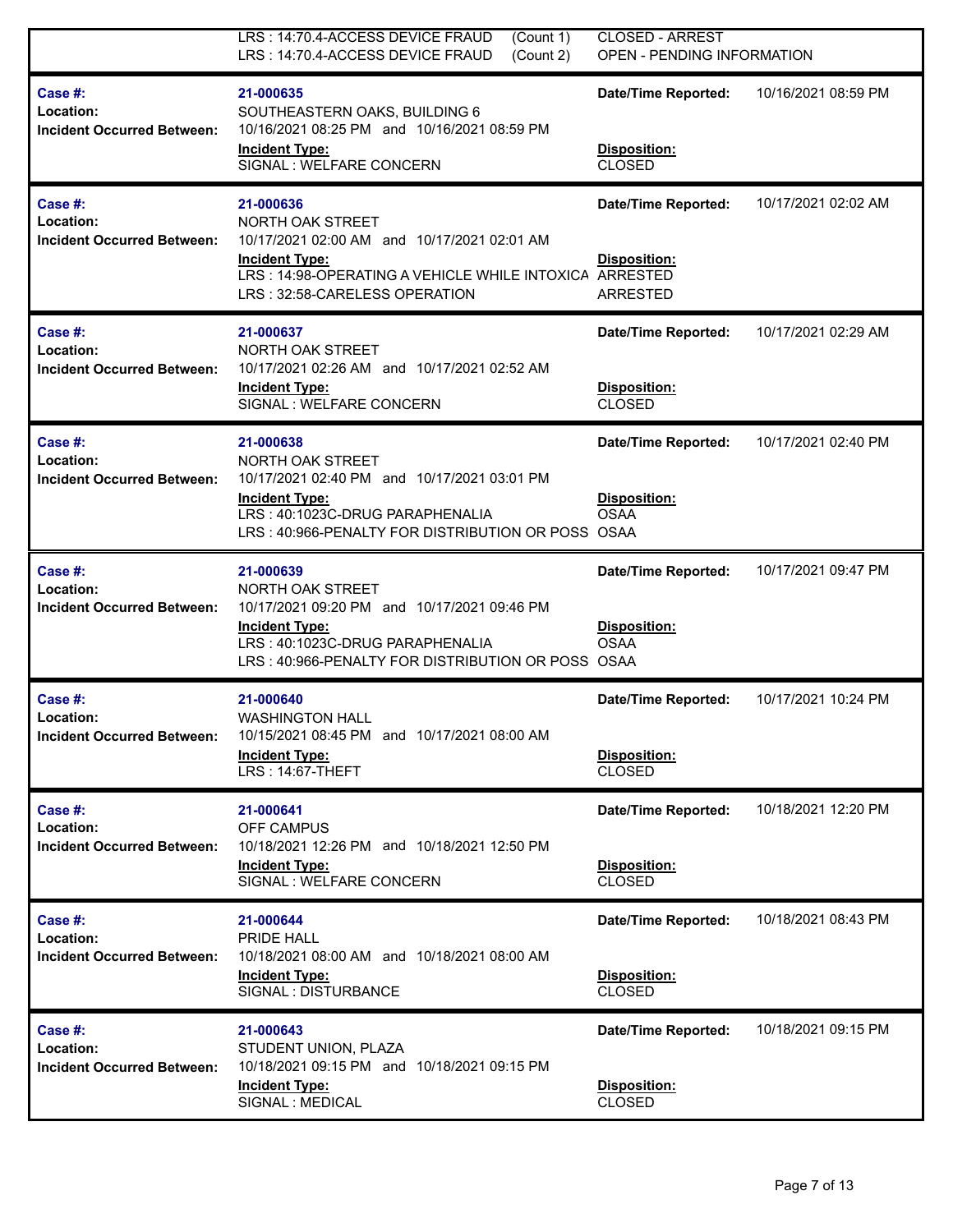| Case $#$ :<br>Location:<br><b>Incident Occurred Between:</b> | 21-000645<br><b>ASCENSION HALL</b><br>10/1/2020 12:00 AM<br>and 10/31/2020 11:59 PM<br>Incident Type:<br>LRS: 14:34.9. BATTERY OF A DATING PARTNER<br>LRS: 14:40.2-STALKING<br>LRS: 14:43/V-THIRD DEGREE RAPE/VAGINAL                                                 | <b>Date/Time Reported:</b><br>Disposition:<br><b>TITLE IX</b><br>TITLE IX<br>TITLE IX | 10/18/2021 09:55 PM |
|--------------------------------------------------------------|-----------------------------------------------------------------------------------------------------------------------------------------------------------------------------------------------------------------------------------------------------------------------|---------------------------------------------------------------------------------------|---------------------|
| Case $#$ :<br>Location:<br><b>Incident Occurred Between:</b> | 21-000646<br>STRAWBERRY STADIUM, NORTH PARKING LOT<br>10/19/2021 09:45 AM and 10/19/2021 10:05 AM<br><b>Incident Type:</b><br>SIGNAL: AUTO CRASH - PRIVATE PROPERTY                                                                                                   | <b>Date/Time Reported:</b><br>Disposition:<br><b>CLOSED</b>                           | 10/19/2021 09:48 AM |
| Case #:<br>Location:<br><b>Incident Occurred Between:</b>    | 21-000647<br><b>STUDENT UNION</b><br>10/18/2021 04:00 PM and 10/18/2021 04:45 PM<br><b>Incident Type:</b><br>SIGNAL: LOST OR STOLEN                                                                                                                                   | <b>Date/Time Reported:</b><br>Disposition:<br><b>CLOSED</b>                           | 10/19/2021 10:23 AM |
| Case #:<br>Location:<br><b>Incident Occurred Between:</b>    | 21-000648<br>DRIVING RANGE, PARKING LOT<br>10/19/2021 07:30 AM and 10/19/2021 12:18 PM<br><b>Incident Type:</b><br>LRS: 14:100-HIT AND RUN                                                                                                                            | <b>Date/Time Reported:</b><br>Disposition:<br><b>CLOSED</b>                           | 10/19/2021 12:18 PM |
| Case #:<br>Location:<br><b>Incident Occurred Between:</b>    | 21-000649<br>UNIVERSITY POLICE DEPT<br>10/19/2021 02:44 PM and 10/19/2021 03:28 PM<br><b>Incident Type:</b><br>SIGNAL : HARASSMENT - NON CRIMINAL                                                                                                                     | <b>Date/Time Reported:</b><br>Disposition:<br><b>CLOSED</b>                           | 10/19/2021 02:44 PM |
| Case $#$ :<br>Location:<br><b>Incident Occurred Between:</b> | 21-000650<br>NORTH OAK PARK, WALKING TRACK<br>10/19/2021 06:12 PM and 10/19/2021 06:12 PM<br><b>Incident Type:</b><br>LRS: 14:103/A1-DISTURBING THE PEACE / SIMPLE A CLOSED - ARREST<br>LRS : 14:103/A1-DISTURBING THE PEACE / SIMPLE A CLOSED - ARREST               | <b>Date/Time Reported:</b><br>Disposition:                                            | 10/19/2021 06:12 PM |
| Case $#$ :<br>Location:<br><b>Incident Occurred Between:</b> | 21-000651<br><b>PRIDE HALL</b><br>10/20/2021 12:03 AM and 10/20/2021 12:03 AM<br><b>Incident Type:</b><br>LRS: 14:93.12-PURCHASE AND PUBLIC POSSESSIOI OSAA<br>LRS: 14:93.12-PURCHASE AND PUBLIC POSSESSIOI OSAA<br>LRS: 14:93.12-PURCHASE AND PUBLIC POSSESSIOI OSAA | <b>Date/Time Reported:</b><br>Disposition:                                            | 10/20/2021 12:03 AM |
| Case $#$ :<br>Location:<br><b>Incident Occurred Between:</b> | 21-000652<br><b>TWELVE OAKS HALL</b><br>10/13/2021 08:00 PM and 10/13/2021 08:05 PM<br><b>Incident Type:</b><br>LRS: 14:37-AGGRAVATED ASSAULT<br>(Count 1)<br>LRS: 14:37-AGGRAVATED ASSAULT<br>(Count 2)                                                              | <b>Date/Time Reported:</b><br>Disposition:<br><b>OSAA</b><br><b>OSAA</b>              | 10/20/2021 08:03 AM |
| Case #:<br>Location:<br><b>Incident Occurred Between:</b>    | 21-000654<br><b>SGA DRIVE</b><br>10/19/2021 06:00 PM and 10/20/2021 10:00 AM<br><b>Incident Type:</b><br>SIGNAL: ASSIST ANOTHER AGENCY                                                                                                                                | Date/Time Reported:<br>Disposition:<br><b>CLOSED</b>                                  | 10/20/2021 10:27 AM |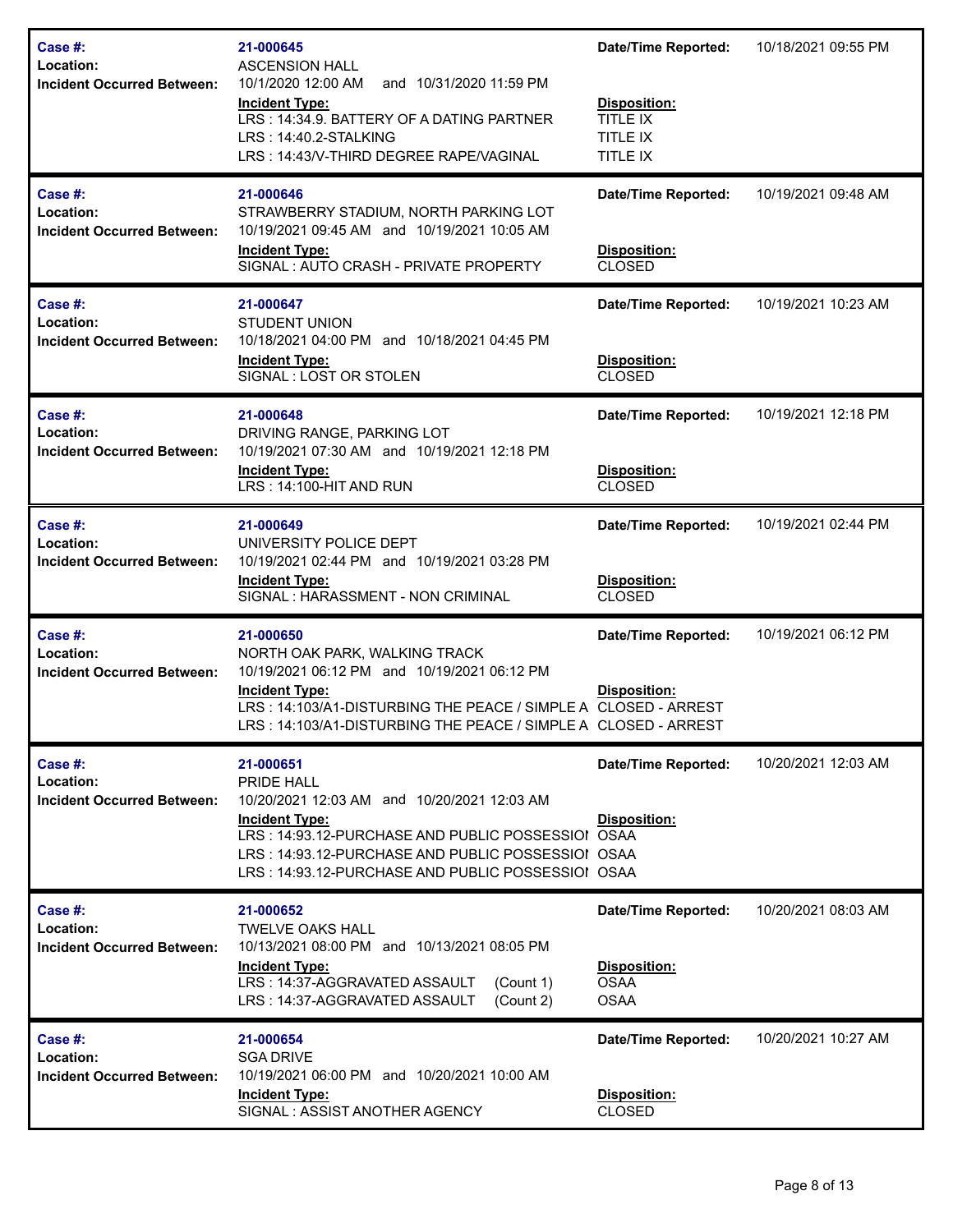| Case #:<br>Location:<br><b>Incident Occurred Between:</b>    | 21-000655<br>SOUTHEASTERN OAKS, BUILDING 1<br>10/18/2021 12:30 AM and 10/18/2021 12:30 AM<br><b>Incident Type:</b><br>LRS: 14:56-SIMPLE CRIMINAL DAMAGE TO PROPER CLOSED         | <b>Date/Time Reported:</b><br>Disposition:                                 | 10/20/2021 10:41 AM |
|--------------------------------------------------------------|----------------------------------------------------------------------------------------------------------------------------------------------------------------------------------|----------------------------------------------------------------------------|---------------------|
| Case #:<br>Location:<br><b>Incident Occurred Between:</b>    | 21-000653<br><b>OFF CAMPUS</b><br>10/20/2021 08:09 AM and 10/20/2021 08:09 AM<br><b>Incident Type:</b><br>LRS: 14:35.3-DOMESTIC ABUSE BATTERY                                    | <b>Date/Time Reported:</b><br>Disposition:<br>TITLE IX                     | 10/20/2021 10:42 AM |
| Case #:<br>Location:<br><b>Incident Occurred Between:</b>    | 21-000656<br>MCCLIMANS HALL, PARKING LOT<br>10/16/2021 01:00 AM and 10/16/2021 05:00 AM<br><b>Incident Type:</b><br>LRS: 14:100-HIT AND RUN                                      | <b>Date/Time Reported:</b><br>Disposition:<br><b>CLOSED - ARREST</b>       | 10/20/2021 12:29 PM |
| Case #:<br>Location:<br><b>Incident Occurred Between:</b>    | 21-000657<br><b>FAYARD HALL</b><br>10/20/2021 01:43 PM and 10/20/2021 01:45 PM<br><b>Incident Type:</b><br>SIGNAL : MEDICAL                                                      | <b>Date/Time Reported:</b><br>Disposition:<br><b>CLOSED</b>                | 10/20/2021 01:44 PM |
| Case #:<br>Location:<br><b>Incident Occurred Between:</b>    | 21-000658<br>PRIDE HALL, PARKING LOT<br>10/19/2021 03:00 PM and 10/20/2021 04:00 PM<br><b>Incident Type:</b><br>LRS: 14:56-SIMPLE CRIMINAL DAMAGE TO PROPER CLOSED               | <b>Date/Time Reported:</b><br><b>Disposition:</b>                          | 10/20/2021 04:07 PM |
| Case #:<br>Location:<br><b>Incident Occurred Between:</b>    | 21-000659<br><b>TWELVE OAKS HALL</b><br>10/20/2021 09:00 PM and 10/20/2021 09:01 PM<br><b>Incident Type:</b><br>LRS: 14:93.12-PURCHASE AND PUBLIC POSSESSIOI<br>SIGNAL : MEDICAL | <b>Date/Time Reported:</b><br>Disposition:<br><b>OSAA</b><br><b>CLOSED</b> | 10/20/2021 09:02 PM |
| Case #:<br>Location:<br><b>Incident Occurred Between:</b>    | 21-000660<br><b>SUSTAINABILITY CENTER</b><br>10/21/2021 08:00 AM and 10/21/2021 08:05 AM<br><b>Incident Type:</b><br>SIGNAL : MEDICAL                                            | <b>Date/Time Reported:</b><br>Disposition:<br><b>CLOSED</b>                | 10/21/2021 08:00 AM |
| Case #:<br>Location:<br><b>Incident Occurred Between:</b>    | 21-000661<br>PRIDE HALL<br>10/20/2021 11:28 AM and 10/21/2021 01:16 PM<br><b>Incident Type:</b><br>LRS: 14:67-THEFT                                                              | <b>Date/Time Reported:</b><br>Disposition:<br><b>CLOSED</b>                | 10/21/2021 09:19 AM |
| Case #:<br>Location:<br><b>Incident Occurred Between:</b>    | 21-000662<br><b>TWELVE OAKS HALL</b><br>9/18/2019 12:00 AM<br>and 10/20/2021 12:30 PM<br><b>Incident Type:</b><br>LRS: 14:40.2-STALKING                                          | <b>Date/Time Reported:</b><br>Disposition:<br><b>CLOSED</b>                | 10/21/2021 09:23 AM |
| Case $#$ :<br>Location:<br><b>Incident Occurred Between:</b> | 21-000665<br><b>TWELVE OAKS HALL</b><br>10/19/2021 11:36 PM and 10/20/2021 01:21 AM<br><b>Incident Type:</b><br>SIGNAL : DISTURBANCE                                             | <b>Date/Time Reported:</b><br>Disposition:<br><b>CLOSED</b>                | 10/21/2021 11:30 AM |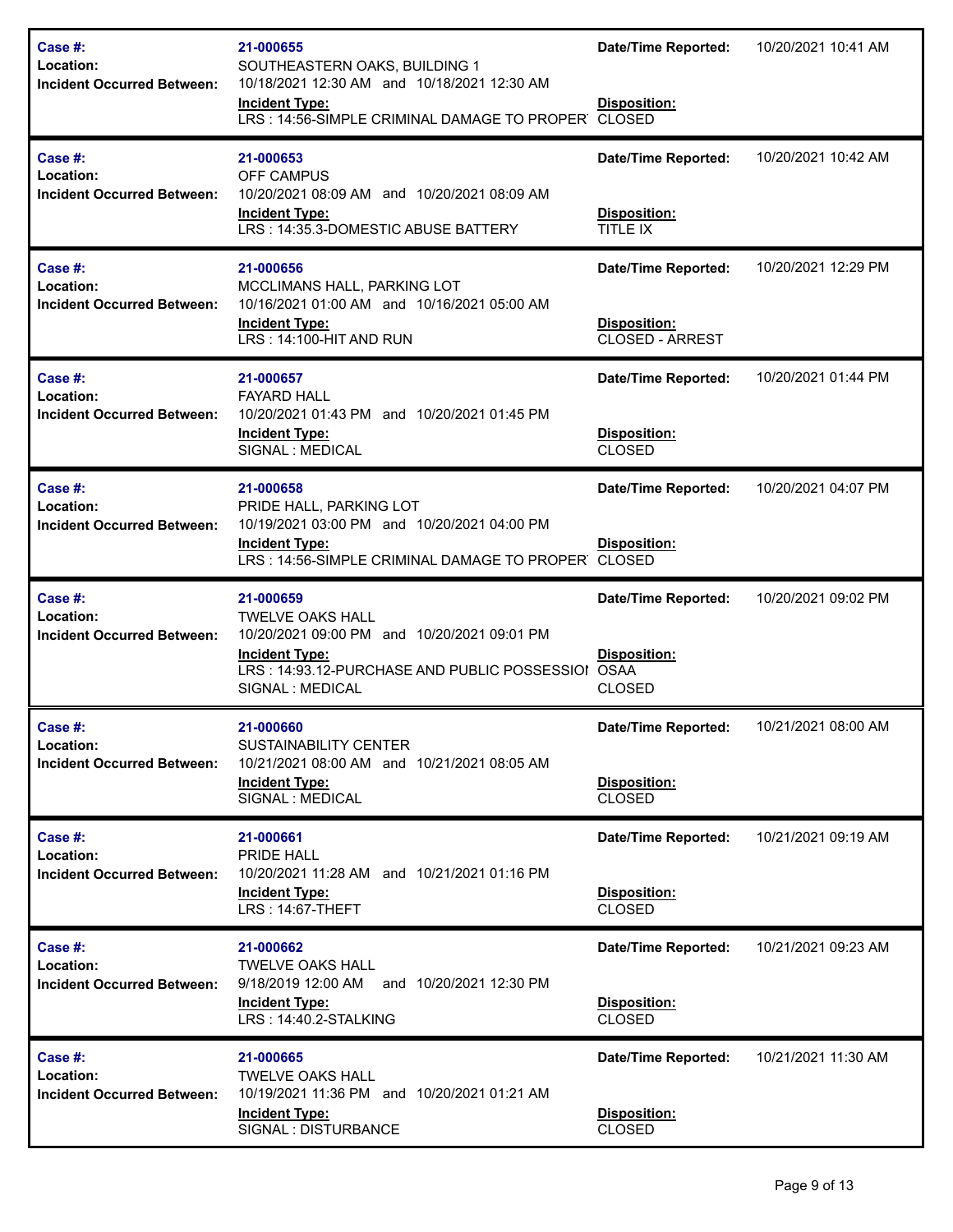| Case #:<br>Location:<br><b>Incident Occurred Between:</b>    | 21-000663<br><b>STUDENT UNION</b><br>10/21/2021 01:30 PM and 10/21/2021 01:32 PM<br><b>Incident Type:</b><br>LRS: 14:35-SIMPLE BATTERY<br>(Count 1)<br>LRS: 14:35-SIMPLE BATTERY<br>(Count 2)                                                           | <b>Date/Time Reported:</b><br>Disposition:<br><b>OSAA</b><br><b>CLOSED</b> | 10/21/2021 01:32 PM |
|--------------------------------------------------------------|---------------------------------------------------------------------------------------------------------------------------------------------------------------------------------------------------------------------------------------------------------|----------------------------------------------------------------------------|---------------------|
| Case $#$ :<br>Location:<br><b>Incident Occurred Between:</b> | 21-000664<br>PENNINGTON STUDENT ACTIVITY CENTER, WEST PARKING LOT<br>10/21/2021 10:17 AM and 10/21/2021 01:59 PM<br><b>Incident Type:</b><br>SIGNAL : ACCIDENTAL DAMAGE                                                                                 | <b>Date/Time Reported:</b><br>Disposition:<br><b>CLOSED</b>                | 10/21/2021 02:17 PM |
| Case #:<br>Location:<br><b>Incident Occurred Between:</b>    | 21-000666<br>LIVINGSTON HALL<br>10/21/2021 04:17 PM and 10/23/2021 04:35 PM<br><b>Incident Type:</b><br>SIGNAL : MEDICAL                                                                                                                                | <b>Date/Time Reported:</b><br>Disposition:<br><b>CLOSED</b>                | 10/21/2021 04:17 PM |
| Case $#$ :<br>Location:<br><b>Incident Occurred Between:</b> | 21-000667<br>GENERAL PERSHING STREET, PARKING LOT<br>10/17/2021 09:00 PM and 10/21/2021 06:15 PM<br><b>Incident Type:</b><br>LRS: 14:100-HIT AND RUN                                                                                                    | <b>Date/Time Reported:</b><br>Disposition:<br><b>CLOSED</b>                | 10/21/2021 08:50 PM |
| Case #:<br>Location:<br><b>Incident Occurred Between:</b>    | 21-000668<br>STUDENT UNION, CIRCLE DRIVE AND PARKING AREAS<br>10/22/2021 07:55 AM and 10/22/2021 10:11 AM<br><b>Incident Type:</b><br>LRS: 14:108-RESISTING AN OFFICER<br>LRS: 40:1742 PARKING SPACES FOR CERTAIN PERS ARRESTED                         | <b>Date/Time Reported:</b><br>Disposition:<br><b>ARRESTED</b>              | 10/22/2021 07:55 AM |
| Case #:<br>Location:<br><b>Incident Occurred Between:</b>    | 21-000669<br><b>WEST DAKOTA STREET</b><br>10/22/2021 09:05 AM and 10/22/2021 09:33 AM<br><b>Incident Type:</b><br>SIGNAL: AUTO CRASH                                                                                                                    | <b>Date/Time Reported:</b><br>Disposition:<br><b>CLOSED</b>                | 10/22/2021 09:10 AM |
| Case #:<br>Location:<br><b>Incident Occurred Between:</b>    | 21-000670<br>UNIVERSITY POLICE DEPT<br>10/22/2021 10:52 PM and 10/22/2021 10:52 PM<br><b>Incident Type:</b><br>SIGNAL: WELFARE CONCERN                                                                                                                  | <b>Date/Time Reported:</b><br>Disposition:<br><b>CLOSED</b>                | 10/22/2021 10:52 PM |
| Case $#$ :<br>Location:<br><b>Incident Occurred Between:</b> | 21-000674<br>TWELVE OAKS HALL<br>10/20/2021 02:11 PM and 10/21/2021 10:31 AM<br><b>Incident Type:</b><br>LRS: 14:67-THEFT                                                                                                                               | <b>Date/Time Reported:</b><br>Disposition:<br><b>CLOSED</b>                | 10/23/2021 12:06 AM |
| Case #:<br>Location:<br><b>Incident Occurred Between:</b>    | 21-000671<br>LA HIGHWAY 3234/UNIVERSITY AVENUE<br>10/23/2021 02:07 AM and 10/23/2021 02:07 AM<br><b>Incident Type:</b><br>LRS: 14:97-SIMPLE OBSTRUCTION OF A HIGHWAY C CLOSED - ARREST<br>LRS: 14:98-OPERATING A VEHICLE WHILE INTOXICA CLOSED - ARREST | <b>Date/Time Reported:</b><br>Disposition:                                 | 10/23/2021 02:07 AM |
| Case #:<br>Location:<br><b>Incident Occurred Between:</b>    | 21-000672<br><b>PURSLEY HALL</b><br>10/23/2021 07:05 PM and 10/23/2021 07:10 PM<br><b>Incident Type:</b>                                                                                                                                                | <b>Date/Time Reported:</b><br>Disposition:                                 | 10/23/2021 07:07 PM |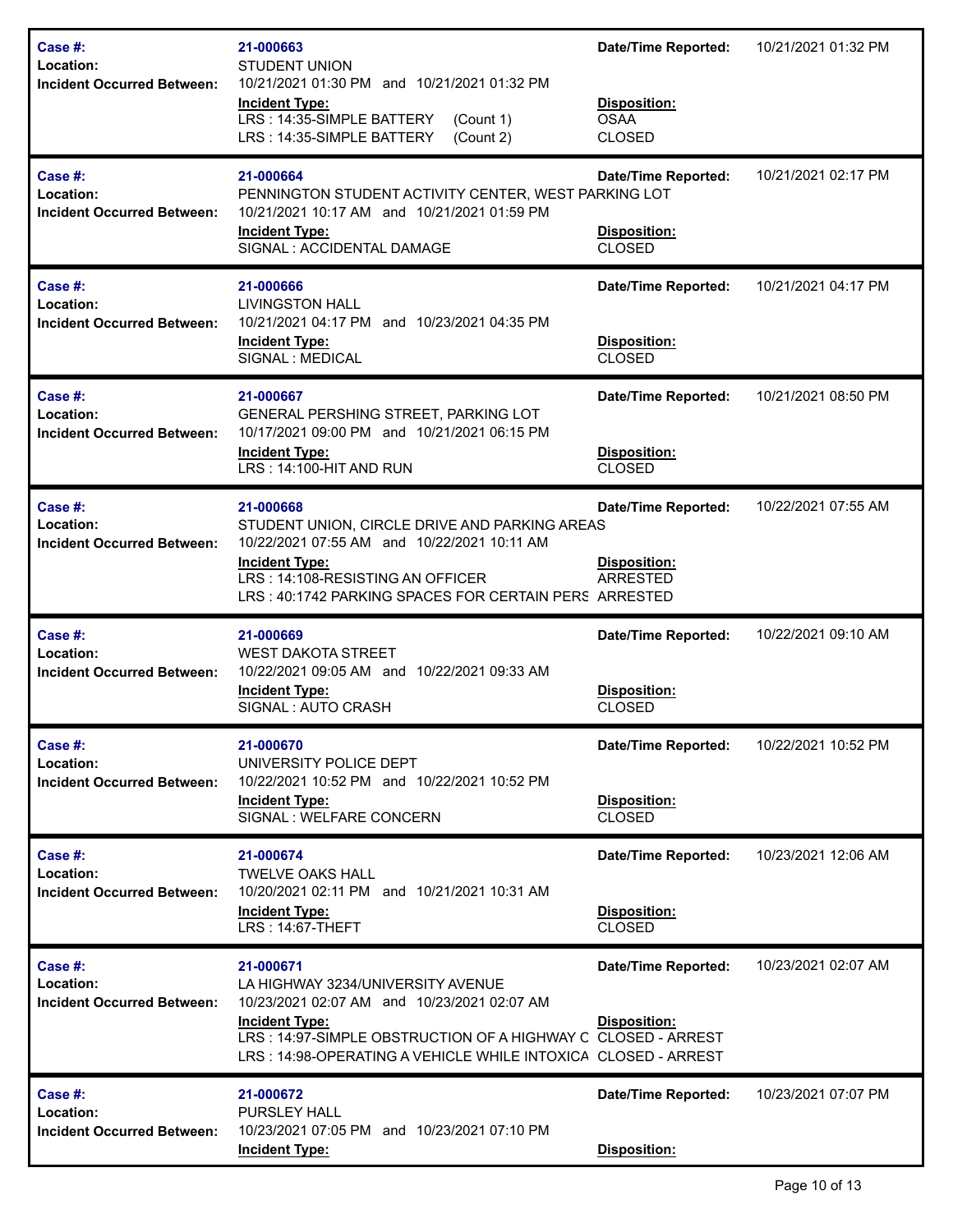|                                                           | LRS: 14:63-CRIMINAL TRESPASS<br>(Count 1)<br>(Count 2)<br>LRS: 14:63-CRIMINAL TRESPASS<br>LRS: 14:63-CRIMINAL TRESPASS<br>(Count 3)                                                      | <b>CLOSED</b><br><b>CLOSED</b><br><b>CLOSED</b> |                     |
|-----------------------------------------------------------|------------------------------------------------------------------------------------------------------------------------------------------------------------------------------------------|-------------------------------------------------|---------------------|
| Case #:<br>Location:<br><b>Incident Occurred Between:</b> | 21-000673<br>LA HIGHWAY 3234/UNIVERSITY AVENUE<br>10/23/2021 10:48 PM and 10/23/2021 10:48 PM<br><b>Incident Type:</b>                                                                   | <b>Date/Time Reported:</b><br>Disposition:      | 10/23/2021 10:48 PM |
|                                                           | LRS: 14:98-OPERATING A VEHICLE WHILE INTOXICA CLOSED - ARREST<br>LRS: 32:79-IMPROPER DRIVING WITHIN LANE                                                                                 | <b>CLOSED - ARREST</b>                          |                     |
| Case #:<br>Location:<br><b>Incident Occurred Between:</b> | 21-000675<br><b>ASCENSION HALL</b><br>10/25/2021 01:59 AM and 10/25/2021 01:59 AM                                                                                                        | <b>Date/Time Reported:</b>                      | 10/25/2021 01:59 AM |
|                                                           | <b>Incident Type:</b><br>SIGNAL : DISTURBANCE                                                                                                                                            | Disposition:<br><b>CLOSED</b>                   |                     |
| Case $#$ :<br>Location:                                   | 21-000676<br><b>MANE STREET</b>                                                                                                                                                          | <b>Date/Time Reported:</b>                      | 10/25/2021 07:59 AM |
| <b>Incident Occurred Between:</b>                         | and 6/30/2021 11:59 PM<br>6/1/2021 12:00 AM<br><b>Incident Type:</b><br>LRS: 14:62/Z-SIMPLE BURGLARY                                                                                     | Disposition:<br><b>CLOSED</b>                   |                     |
| Case #:<br>Location:                                      | 21-000677<br>ASCENSION HALL, PARKING LOT                                                                                                                                                 | <b>Date/Time Reported:</b>                      | 10/25/2021 05:10 PM |
| <b>Incident Occurred Between:</b>                         | 10/25/2021 05:03 PM and 10/26/2021 05:06 PM<br><b>Incident Type:</b><br>SIGNAL: AUTO CRASH - PRIVATE PROPERTY                                                                            | Disposition:<br><b>CLOSED</b>                   |                     |
| Case #:<br>Location:                                      | 21-000678<br><b>ST. TAMMANY HALL</b>                                                                                                                                                     | <b>Date/Time Reported:</b>                      | 10/25/2021 10:48 PM |
| <b>Incident Occurred Between:</b>                         | 10/25/2021 10:30 PM and 10/26/2021 02:15 AM<br><b>Incident Type:</b><br>LRS: 14:34.9. BATTERY OF A DATING PARTNER                                                                        | Disposition:<br><b>CLOSED - ARREST</b>          |                     |
| Case #:<br>Location:                                      | 21-000679<br><b>SGA DRIVE</b>                                                                                                                                                            | <b>Date/Time Reported:</b>                      | 10/26/2021 12:01 AM |
| <b>Incident Occurred Between:</b>                         | 10/25/2021 11:56 PM and 10/26/2021 12:00 AM<br><b>Incident Type:</b><br>LRS: 14:99-RECKLESS OPERATION OF A VEHICLE                                                                       | Disposition:<br><b>ARRESTED</b>                 |                     |
| Case #:<br>Location:                                      | 21-000680<br>NORTH OAK STREET                                                                                                                                                            | <b>Date/Time Reported:</b>                      | 10/26/2021 03:28 AM |
| <b>Incident Occurred Between:</b>                         | 10/26/2021 12:32 AM and 10/26/2021 03:27 AM<br><b>Incident Type:</b><br>LRS: 14:98-OPERATING A VEHICLE WHILE INTOXICA ARRESTED<br>LRS: 32:232-FAILURE TO STOP FOR TRAFFIC LIGHT ARRESTED | Disposition:                                    |                     |
| Case #:<br>Location:                                      | 21-000681<br><b>TWELVE OAKS HALL</b>                                                                                                                                                     | <b>Date/Time Reported:</b>                      | 10/26/2021 08:10 AM |
| <b>Incident Occurred Between:</b>                         | 8/18/2021 08:00 AM<br>and 8/18/2021 05:00 PM<br><b>Incident Type:</b><br>SIGNAL : WELFARE CONCERN                                                                                        | Disposition:<br><b>CLOSED</b>                   |                     |
| Case #:<br>Location:                                      | 21-000682<br><b>ALL CAMPUS</b>                                                                                                                                                           | <b>Date/Time Reported:</b>                      | 10/26/2021 10:24 AM |
| <b>Incident Occurred Between:</b>                         | Unknown<br>and Unknown<br><b>Incident Type:</b><br>SIGNAL : GENERATED IN ERROR                                                                                                           | Disposition:                                    |                     |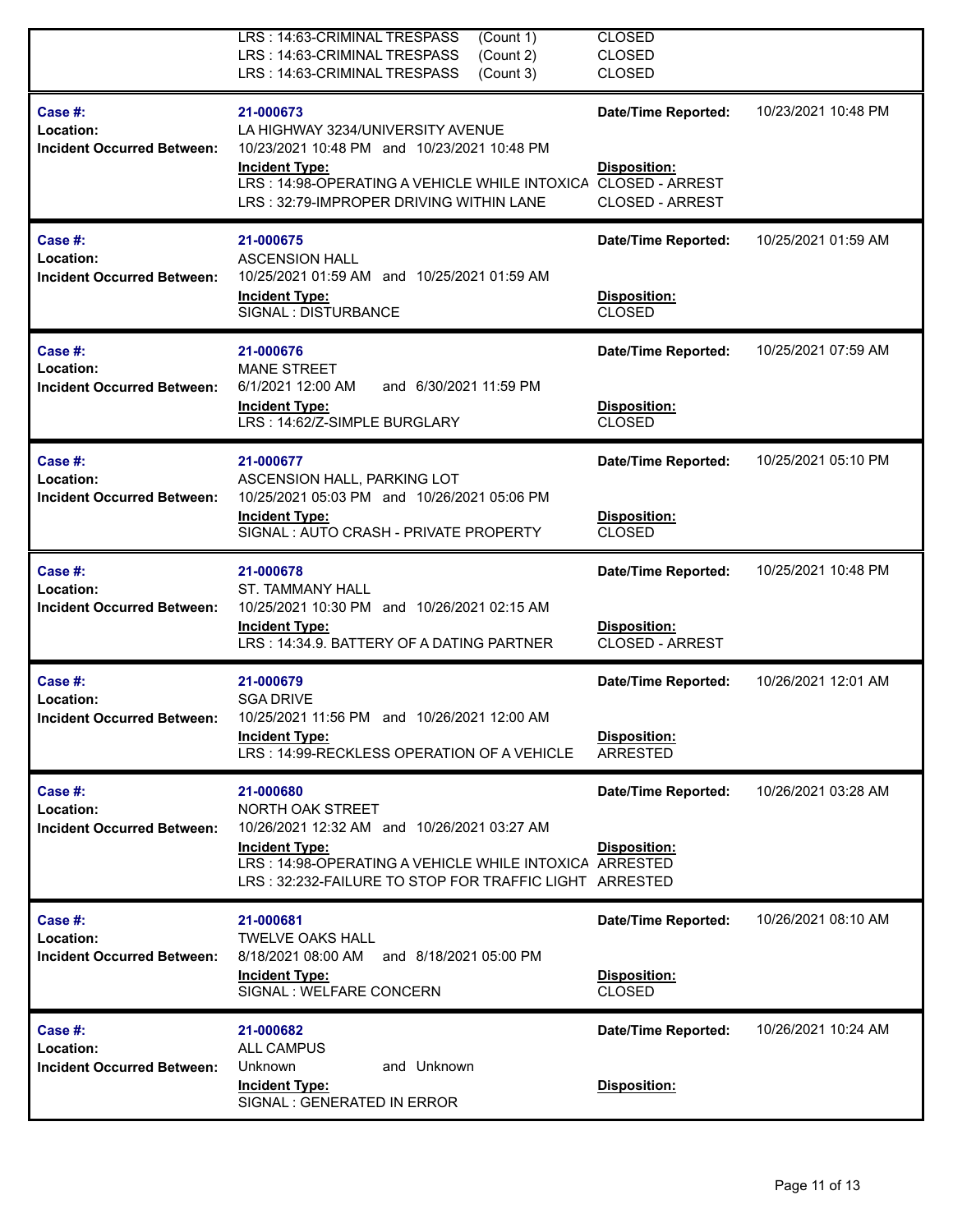| Case #:<br>Location:<br><b>Incident Occurred Between:</b>    | 21-000683<br>GENERAL PERSHING STREET, PARKING LOT<br>10/26/2021 07:55 AM and 10/26/2021 11:06 AM<br><b>Incident Type:</b><br>LRS: 14:100-HIT AND RUN       | <b>Date/Time Reported:</b><br>Disposition:<br><b>CLOSED</b>    | 10/26/2021 11:19 AM |
|--------------------------------------------------------------|------------------------------------------------------------------------------------------------------------------------------------------------------------|----------------------------------------------------------------|---------------------|
| Case $#$ :<br>Location:<br><b>Incident Occurred Between:</b> | 21-000684<br>OFF CAMPUS<br>10/26/2021 03:25 PM and 10/26/2021 03:40 PM<br><b>Incident Type:</b>                                                            | <b>Date/Time Reported:</b><br>Disposition:                     | 10/26/2021 05:00 PM |
|                                                              | SIGNAL : WELFARE CONCERN                                                                                                                                   | <b>CLOSED</b>                                                  |                     |
| Case $#$ :<br>Location:<br><b>Incident Occurred Between:</b> | 21-000685<br><b>TAYLOR HALL</b><br>10/26/2021 07:20 PM and 10/26/2021 10:33 PM                                                                             | <b>Date/Time Reported:</b>                                     | 10/26/2021 07:54 PM |
|                                                              | <b>Incident Type:</b><br>LRS: 14:40.2-STALKING                                                                                                             | <b>Disposition:</b><br><b>CLOSED - ARREST</b>                  |                     |
| Case $#$ :<br>Location:                                      | 21-000686<br>PRIDE HALL                                                                                                                                    | <b>Date/Time Reported:</b>                                     | 10/27/2021 04:13 AM |
| <b>Incident Occurred Between:</b>                            | 10/27/2021 04:11 AM and 10/27/2021 04:12 AM<br><b>Incident Type:</b><br>SIGNAL : MEDICAL                                                                   | <b>Disposition:</b><br><b>CLOSED</b>                           |                     |
| Case #:<br>Location:                                         | 21-000688<br><b>ASCENSION HALL</b>                                                                                                                         | <b>Date/Time Reported:</b>                                     | 10/27/2021 10:06 AM |
| <b>Incident Occurred Between:</b>                            | 10/26/2021 05:15 PM and 10/26/2021 05:15 PM<br><b>Incident Type:</b><br><b>LRS: 14:67-THEFT</b>                                                            | Disposition:<br><b>CLOSED</b>                                  |                     |
| Case $#$ :<br>Location:                                      | 21-000687<br><b>CEFALU PARKING LOT</b>                                                                                                                     | <b>Date/Time Reported:</b>                                     | 10/27/2021 12:57 PM |
| <b>Incident Occurred Between:</b>                            | 10/27/2021 01:43 AM and 10/27/2021 12:20 PM<br><b>Incident Type:</b><br>LRS: 14:100-HIT AND RUN                                                            | Disposition:<br>PENDING INVESTIGATION                          |                     |
| Case #:<br>Location:                                         | 21-000689<br>ASCENSION HALL                                                                                                                                | <b>Date/Time Reported:</b>                                     | 10/27/2021 01:57 PM |
| <b>Incident Occurred Between:</b>                            | 10/27/2021 12:15 PM and 10/27/2021 12:30 PM<br><b>Incident Type:</b><br>LRS: 14:40.2-STALKING                                                              | <b>Disposition:</b><br>OPEN - PENDING INFORMATION              |                     |
| Case $#$ :<br>Location:                                      | 21-000690<br><b>OFF CAMPUS</b>                                                                                                                             | <b>Date/Time Reported:</b>                                     | 10/28/2021 11:35 PM |
| <b>Incident Occurred Between:</b>                            | 10/28/2021 11:35 PM and 10/28/2021 11:35 PM<br><b>Incident Type:</b><br>SIGNAL: ASSIST ANOTHER AGENCY (Count 1)<br>SIGNAL: ASSIST ANOTHER AGENCY (Count 2) | Disposition:<br>PENDING INVESTIGATION<br>PENDING INVESTIGATION |                     |
| Case #:<br>Location:                                         | 21-000691<br><b>SGA DRIVE</b>                                                                                                                              | <b>Date/Time Reported:</b>                                     | 10/29/2021 07:37 AM |
| <b>Incident Occurred Between:</b>                            | 10/28/2021 07:00 AM and 10/28/2021 03:00 PM<br><b>Incident Type:</b><br>LRS: 14:62/I-SIMPLE BURGLARY                                                       | Disposition:<br>PENDING INVESTIGATION                          |                     |
| Case #:<br>Location:<br><b>Incident Occurred Between:</b>    | 21-000692<br><b>FAYARD HALL</b><br>10/27/2021 03:15 PM and 10/27/2021 03:40 PM                                                                             | <b>Date/Time Reported:</b>                                     | 10/29/2021 08:20 AM |
|                                                              | <b>Incident Type:</b><br>LRS: 14:67-THEFT                                                                                                                  | Disposition:<br>PENDING INVESTIGATION                          |                     |